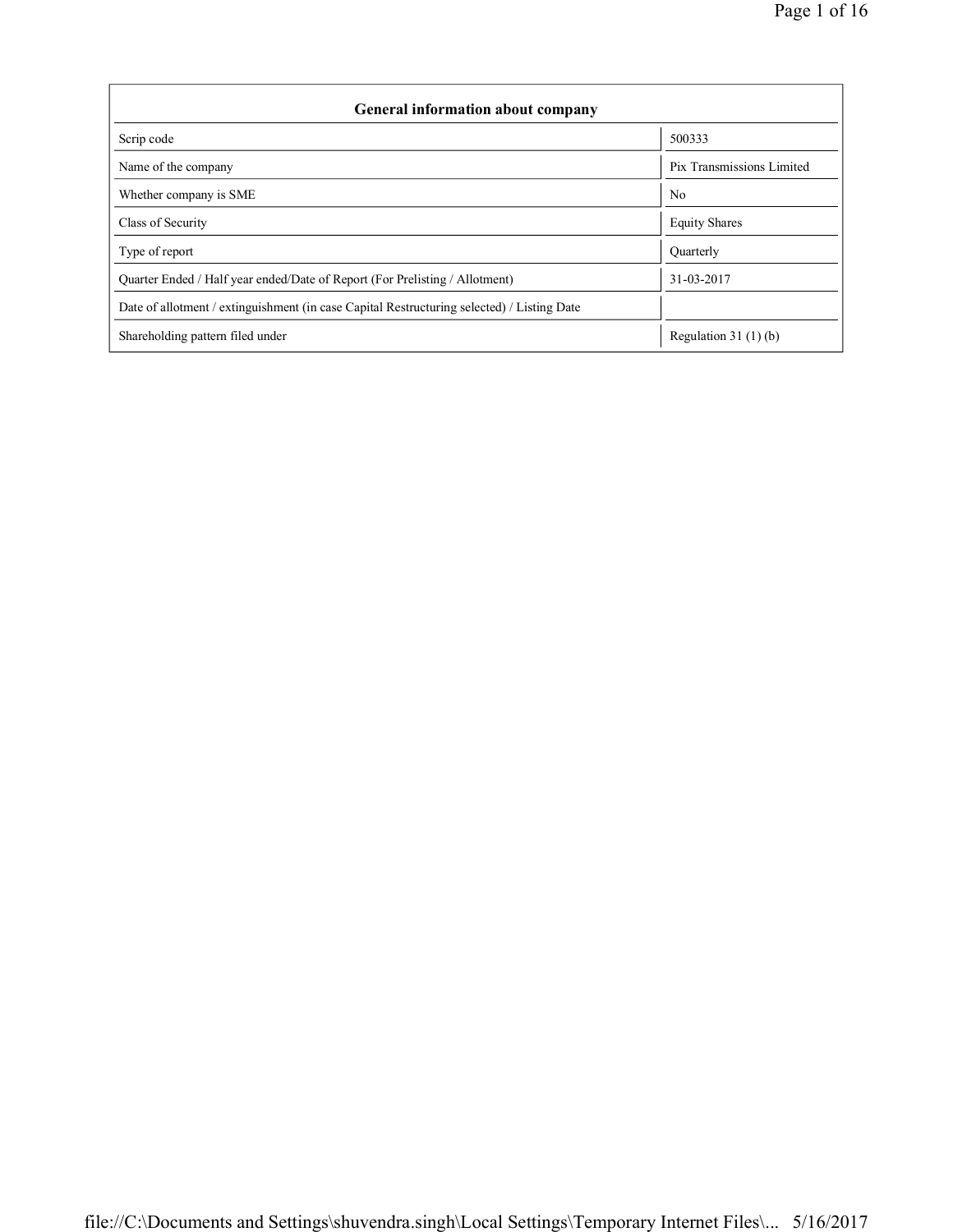| Sr. No. | <b>Particular</b>                                                                      | Yes/No         |
|---------|----------------------------------------------------------------------------------------|----------------|
|         | Whether the Listed Entity has issued any partly paid up shares?                        | N <sub>0</sub> |
|         | Whether the Listed Entity has issued any Convertible Securities?                       | N <sub>0</sub> |
|         | Whether the Listed Entity has issued any Warrants?                                     | N <sub>0</sub> |
|         | Whether the Listed Entity has any shares against which depository receipts are issued? | N <sub>0</sub> |
|         | Whether the Listed Entity has any shares in locked-in?                                 | N <sub>0</sub> |
| 6       | Whether any shares held by promoters are pledge or otherwise encumbered?               | N <sub>0</sub> |
|         | Whether company has equity shares with differential voting rights?                     | N <sub>0</sub> |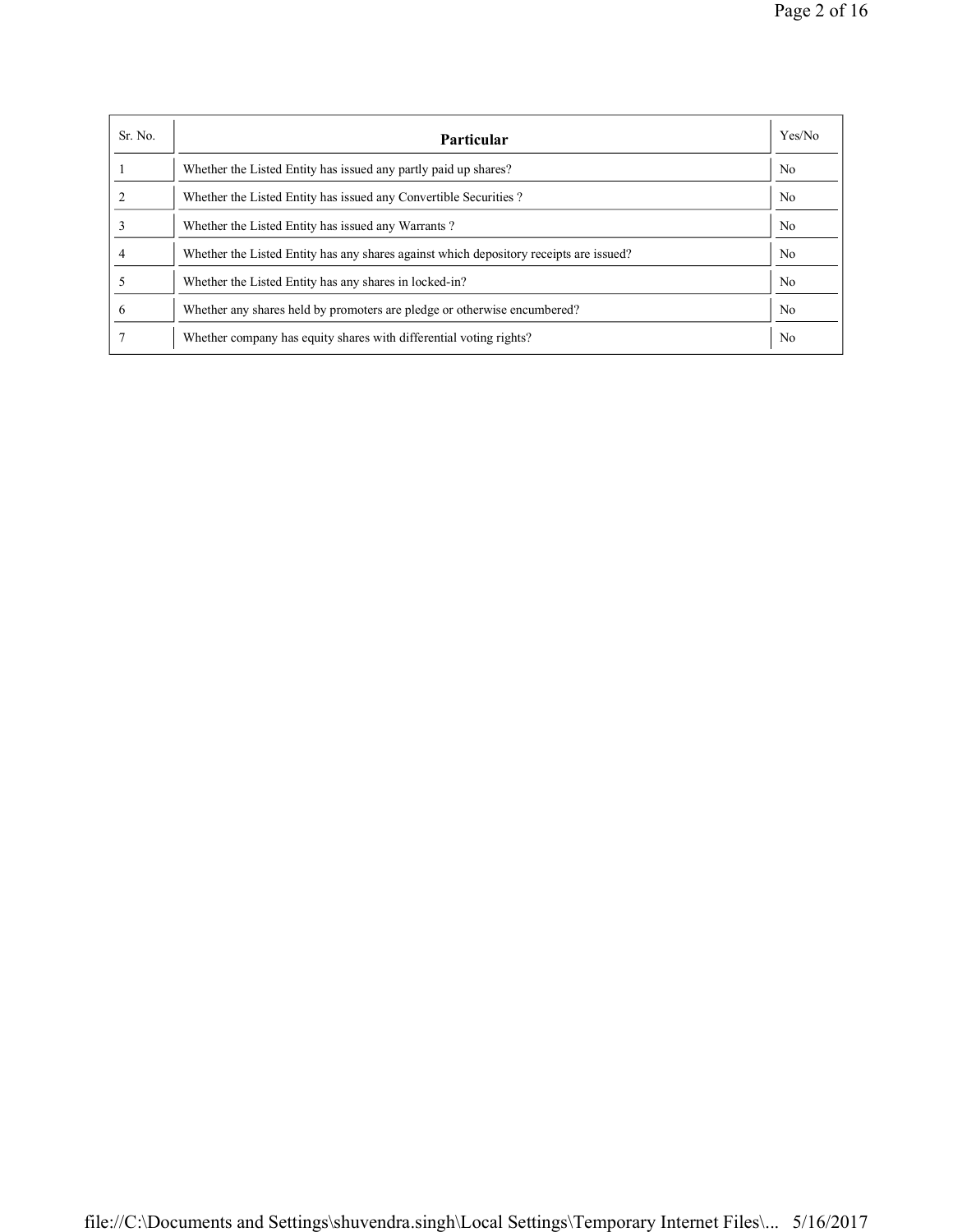|                 |                                           |                         |                         |                                 |                                    |                             | Table I - Summary Statement holding of specified securities |                           |               |                                      |                                   |
|-----------------|-------------------------------------------|-------------------------|-------------------------|---------------------------------|------------------------------------|-----------------------------|-------------------------------------------------------------|---------------------------|---------------|--------------------------------------|-----------------------------------|
|                 |                                           |                         | No. of                  | No.<br>Of                       | No. Of                             | Total nos.                  | Shareholding<br>as a $%$ of<br>total no. of                 | class of securities (IX)  |               | Number of Voting Rights held in each |                                   |
| Category<br>(I) | Category<br>of<br>shareholder             | Nos. Of<br>shareholders | fully paid<br>up equity | Partly<br>paid-<br>up           | shares<br>underlying<br>Depository | shares<br>held<br>$(VII) =$ | shares<br>(calculated<br>as per                             | No of Voting (XIV) Rights |               |                                      |                                   |
|                 | (II)                                      | (III)                   | shares<br>held $(IV)$   | equity<br>shares<br>held<br>(V) | Receipts<br>(VI)                   | $(IV)+(V)$<br>$+ (VI)$      | SCRR,<br>1957) (VIII)<br>As a % of<br>$(A+B+C2)$            | Class eg:<br>X            | Class<br>eg:y | Total                                | Total as<br>$a\%$ of<br>$(A+B+C)$ |
| (A)             | Promoter<br>&<br>Promoter<br>Group        | 10                      | 8296505                 |                                 |                                    | 8296505                     | 60.89                                                       | 8296505                   |               | 8296505                              | 60.89                             |
| (B)             | Public                                    | 16962                   | 5328695                 |                                 |                                    | 5328695                     | 39.11                                                       | 5328695                   |               | 5328695                              | 39.11                             |
| (C)             | Non<br>Promoter-<br>Non Public            |                         |                         |                                 |                                    |                             |                                                             |                           |               |                                      |                                   |
| (C1)            | <b>Shares</b><br>underlying<br><b>DRs</b> |                         |                         |                                 |                                    |                             |                                                             |                           |               |                                      |                                   |
| (C2)            | Shares held<br>by<br>Employee<br>Trusts   |                         |                         |                                 |                                    |                             |                                                             |                           |               |                                      |                                   |
|                 | Total                                     | 16972                   | 13625200                |                                 |                                    | 13625200                    | 100                                                         | 13625200                  |               | 13625200                             | 100                               |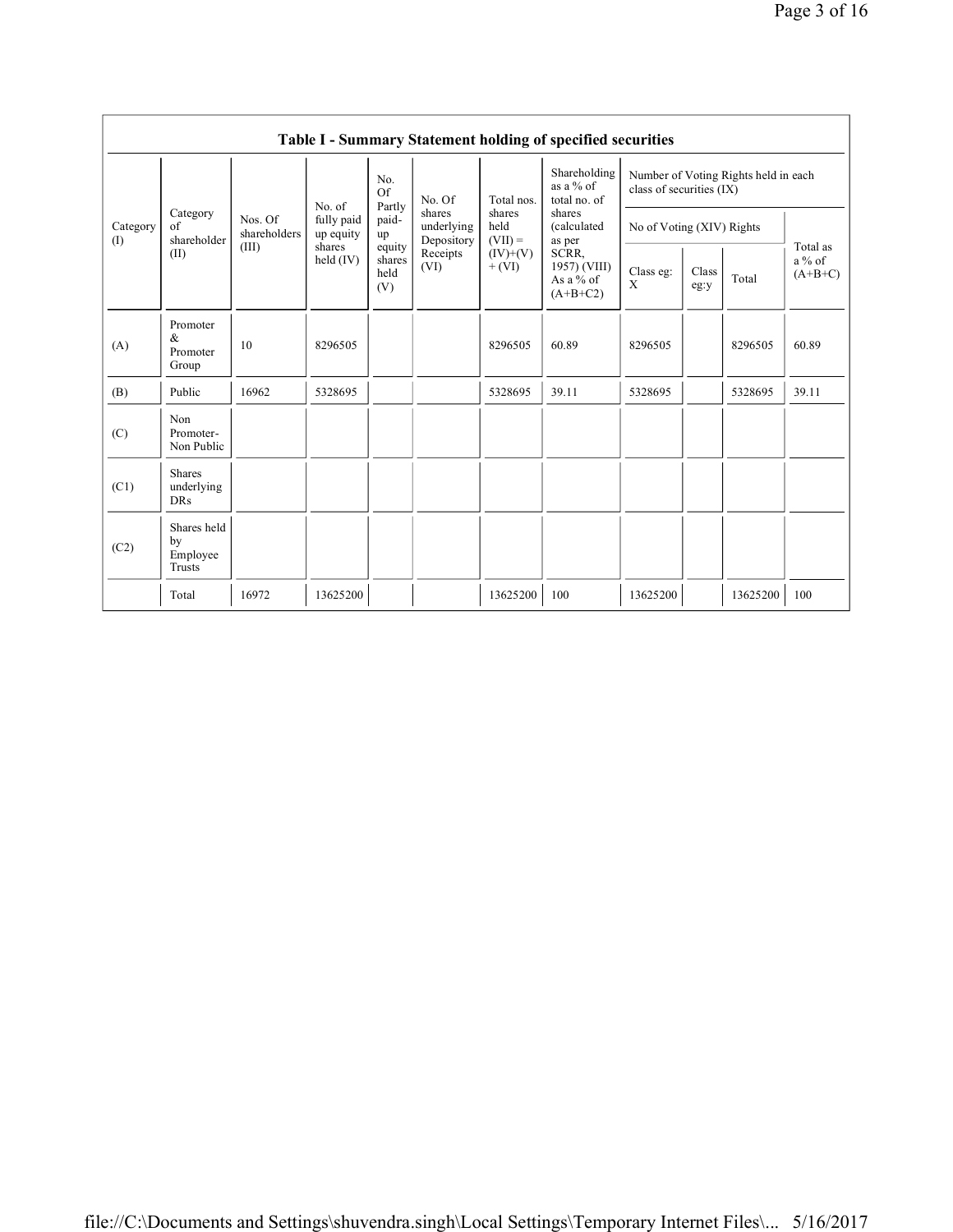|          |                                           |                                                 |                                       |                                                                | Table I - Summary Statement holding of specified securities                                     |            |                                                         |                         |                                                         |                                           |
|----------|-------------------------------------------|-------------------------------------------------|---------------------------------------|----------------------------------------------------------------|-------------------------------------------------------------------------------------------------|------------|---------------------------------------------------------|-------------------------|---------------------------------------------------------|-------------------------------------------|
| Category | Category<br>of                            | No. Of<br><b>Shares</b><br>Underlying           | No. of<br><b>Shares</b><br>Underlying | No. Of<br><b>Shares</b><br>Underlying<br>Outstanding           | Shareholding,<br>as a $\%$<br>assuming full<br>conversion of<br>convertible<br>securities (as a |            | Number of<br>Locked in<br>shares $(XII)$                | <b>Shares</b><br>(XIII) | Number of<br>pledged or<br>otherwise<br>encumbered      | Number of<br>equity shares                |
| (1)      | shareholder<br>(II)                       | Outstanding<br>convertible<br>securities<br>(X) | Outstanding<br>Warrants<br>$(X_i)$    | convertible<br>securities<br>and No. Of<br>Warrants<br>(Xi)(a) | percentage of<br>diluted share<br>capital) (XI)=<br>$(VII)+(X)$ As a<br>$%$ of<br>$(A+B+C2)$    | No.<br>(a) | As a<br>$%$ of<br>total<br><b>Shares</b><br>held<br>(b) | No.<br>(a)              | As a<br>$%$ of<br>total<br><b>Shares</b><br>held<br>(b) | held in<br>dematerialized<br>form $(XIV)$ |
| (A)      | Promoter<br>&<br>Promoter<br>Group        |                                                 |                                       |                                                                | 60.89                                                                                           |            |                                                         |                         |                                                         | 8296505                                   |
| (B)      | Public                                    |                                                 |                                       |                                                                | 39.11                                                                                           |            |                                                         |                         |                                                         | 2266210                                   |
| (C)      | Non<br>Promoter-<br>Non Public            |                                                 |                                       |                                                                |                                                                                                 |            |                                                         |                         |                                                         |                                           |
| (C1)     | <b>Shares</b><br>underlying<br><b>DRs</b> |                                                 |                                       |                                                                |                                                                                                 |            |                                                         |                         |                                                         |                                           |
| (C2)     | Shares held<br>by<br>Employee<br>Trusts   |                                                 |                                       |                                                                |                                                                                                 |            |                                                         |                         |                                                         |                                           |
|          | Total                                     |                                                 |                                       |                                                                | 100                                                                                             |            |                                                         |                         |                                                         | 10562715                                  |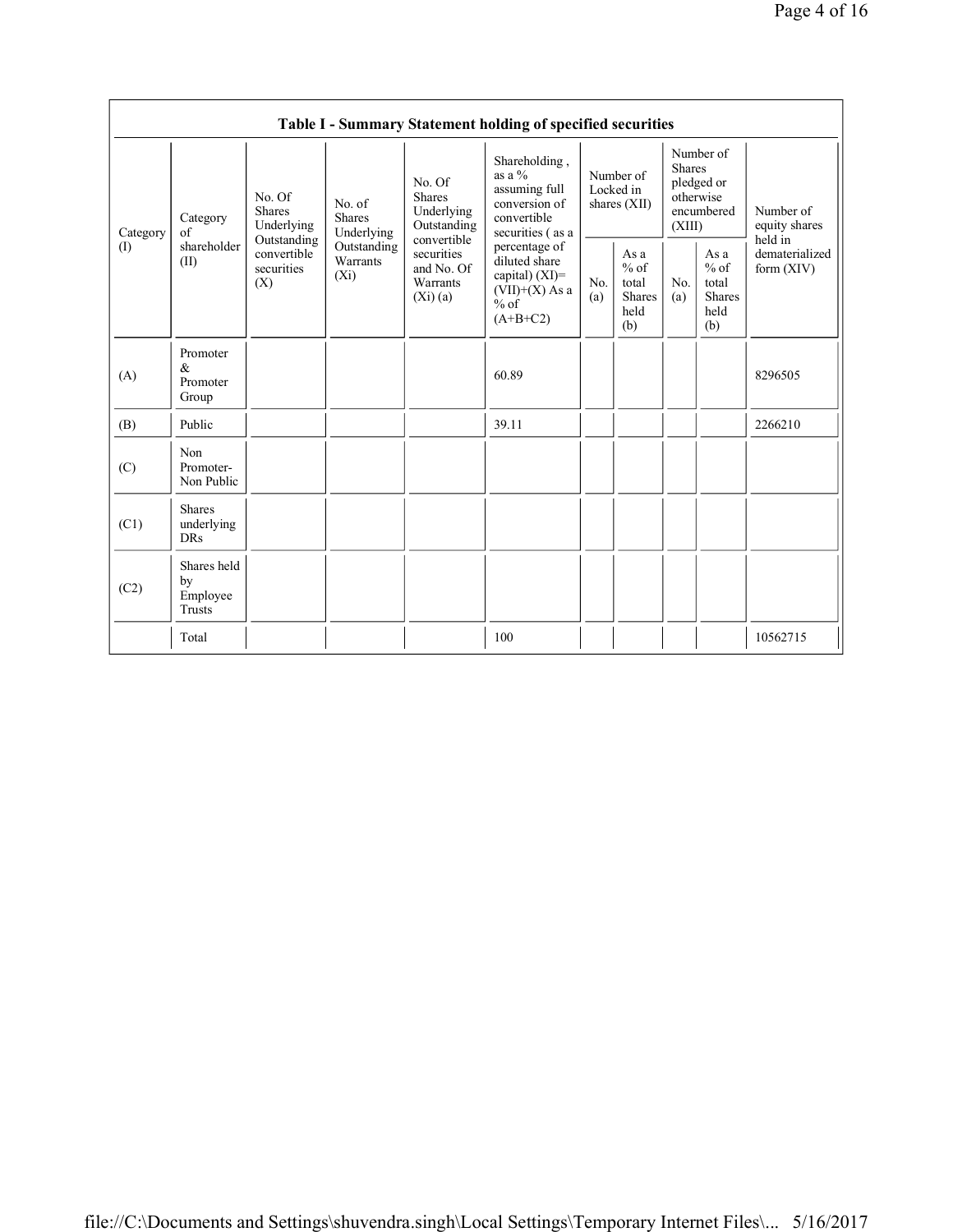|                                                                                                 | Table II - Statement showing shareholding pattern of the Promoter and Promoter Group                                |                         |                         |                                 |                                    |                             |                                                  |                           |               |                                      |                                 |
|-------------------------------------------------------------------------------------------------|---------------------------------------------------------------------------------------------------------------------|-------------------------|-------------------------|---------------------------------|------------------------------------|-----------------------------|--------------------------------------------------|---------------------------|---------------|--------------------------------------|---------------------------------|
|                                                                                                 |                                                                                                                     |                         | No. of                  | No.<br>Of<br>Partly             | No. Of                             | Total nos.                  | Shareholding<br>as a % of<br>total no. of        | class of securities (IX)  |               | Number of Voting Rights held in each |                                 |
| Sr.                                                                                             | Category $\&$<br>Name of the                                                                                        | Nos. Of<br>shareholders | fully paid<br>up equity | paid-<br>up                     | shares<br>underlying<br>Depository | shares<br>held<br>$(VII) =$ | shares<br>(calculated<br>as per                  | No of Voting (XIV) Rights |               |                                      | Total<br>as a %                 |
|                                                                                                 | Shareholders (I)                                                                                                    | (III)                   | shares<br>held $(IV)$   | equity<br>shares<br>held<br>(V) | Receipts<br>(VI)                   | $(IV)+(V)$<br>$+ (VI)$      | SCRR,<br>1957) (VIII)<br>As a % of<br>$(A+B+C2)$ | Class eg:<br>X            | Class<br>eg:y | Total                                | of<br>Total<br>Voting<br>rights |
| A                                                                                               | Table II - Statement showing shareholding pattern of the Promoter and Promoter Group                                |                         |                         |                                 |                                    |                             |                                                  |                           |               |                                      |                                 |
| (1)                                                                                             | Indian                                                                                                              |                         |                         |                                 |                                    |                             |                                                  |                           |               |                                      |                                 |
| (a)                                                                                             | Individuals/Hindu<br>undivided Family                                                                               | 10                      | 8296505                 |                                 |                                    | 8296505                     | 60.89                                            | 8296505                   |               | 8296505                              | 60.89                           |
| Sub-Total<br>(A)(1)                                                                             |                                                                                                                     | 10                      | 8296505                 |                                 |                                    | 8296505                     | 60.89                                            | 8296505                   |               | 8296505                              | 60.89                           |
| (2)                                                                                             | Foreign                                                                                                             |                         |                         |                                 |                                    |                             |                                                  |                           |               |                                      |                                 |
| Total<br>Shareholding<br>of Promoter<br>and<br>Promoter<br>Group $(A)$ =<br>$(A)(1)+(A)$<br>(2) |                                                                                                                     | 10                      | 8296505                 |                                 |                                    | 8296505                     | 60.89                                            | 8296505                   |               | 8296505                              | 60.89                           |
| B                                                                                               | Table III - Statement showing shareholding pattern of the Public shareholder                                        |                         |                         |                                 |                                    |                             |                                                  |                           |               |                                      |                                 |
| (1)                                                                                             | Institutions                                                                                                        |                         |                         |                                 |                                    |                             |                                                  |                           |               |                                      |                                 |
| (f)                                                                                             | Financial<br>Institutions/<br><b>Banks</b>                                                                          | 3                       | 2400                    |                                 |                                    | 2400                        | 0.02                                             | 2400                      |               | 2400                                 | 0.02                            |
| Sub-Total<br>(B)(1)                                                                             |                                                                                                                     | 3                       | 2400                    |                                 |                                    | 2400                        | 0.02                                             | 2400                      |               | 2400                                 | 0.02                            |
| (3)                                                                                             | Non-institutions                                                                                                    |                         |                         |                                 |                                    |                             |                                                  |                           |               |                                      |                                 |
| (a(i))                                                                                          | Individuals -<br>i.Individual<br>shareholders<br>holding nominal<br>share capital up<br>to Rs. 2 lakhs.             | 16472                   | 3256431                 |                                 |                                    | 3256431                     | 23.9                                             | 3256431                   |               | 3256431                              | 23.9                            |
| (a(ii))                                                                                         | Individuals - ii.<br>Individual<br>shareholders<br>holding nominal<br>share capital in<br>excess of Rs. 2<br>lakhs. | 17                      | 820159                  |                                 |                                    | 820159                      | 6.02                                             | 820159                    |               | 820159                               | 6.02                            |
| (e)                                                                                             | Any Other<br>(specify)                                                                                              | 470                     | 1249705                 |                                 |                                    | 1249705                     | 9.17                                             | 1249705                   |               | 1249705                              | 9.17                            |
| Sub-Total<br>(B)(3)                                                                             |                                                                                                                     | 16959                   | 5326295                 |                                 |                                    | 5326295                     | 39.09                                            | 5326295                   |               | 5326295                              | 39.09                           |
| <b>Total Public</b><br>Shareholding                                                             |                                                                                                                     |                         |                         |                                 |                                    |                             |                                                  |                           |               |                                      |                                 |

 $(B)= (B)(1) +$  $(B)(2)+(B)$  $(3)$ 

 $\overline{\mathbf{I}}$ 

16962 5328695 5328695 39.11 5328695 5328695 39.11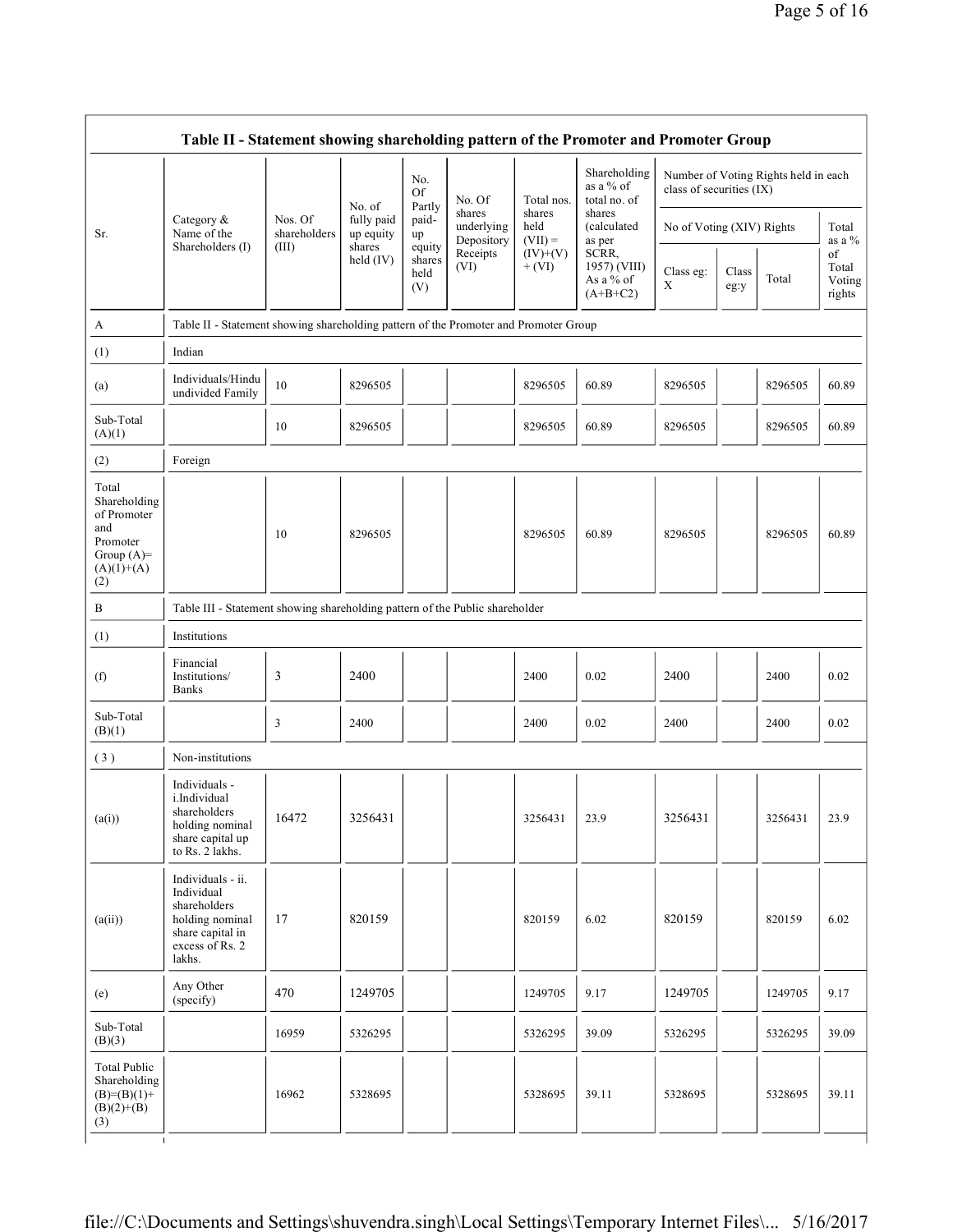| C                   |       | Table IV - Statement showing shareholding pattern of the Non Promoter- Non Public shareholder |          |     |          |          |     |
|---------------------|-------|-----------------------------------------------------------------------------------------------|----------|-----|----------|----------|-----|
| Total<br>$(A+B+C2)$ | 16972 | 13625200                                                                                      | 13625200 | 100 | 13625200 | 13625200 | 100 |
| Total<br>$(A+B+C)$  | 16972 | 13625200                                                                                      | 13625200 | 100 | 13625200 | 13625200 | 100 |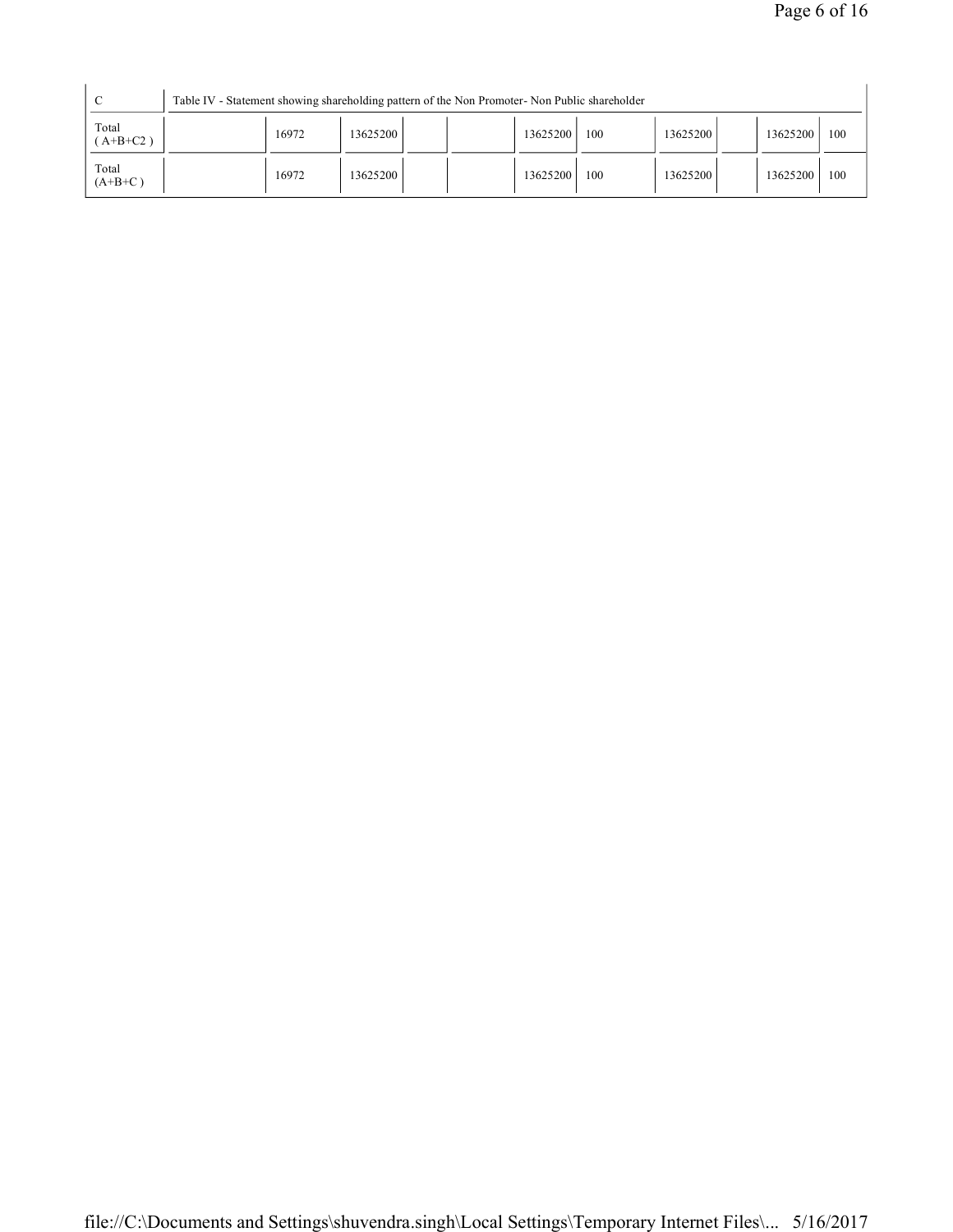|                                                                                         |                                                      |                                                      |                                                                             | Table II - Statement showing shareholding pattern of the Promoter and Promoter Group                       |                                          |                                                    |                                                                               |                                                       |                                       |
|-----------------------------------------------------------------------------------------|------------------------------------------------------|------------------------------------------------------|-----------------------------------------------------------------------------|------------------------------------------------------------------------------------------------------------|------------------------------------------|----------------------------------------------------|-------------------------------------------------------------------------------|-------------------------------------------------------|---------------------------------------|
| Sr.                                                                                     | No. Of<br><b>Shares</b><br>Underlying<br>Outstanding | No. of<br><b>Shares</b><br>Underlying<br>Outstanding | No. Of Shares<br>Underlying<br>Outstanding<br>convertible<br>securities and | Shareholding, as<br>a % assuming full<br>conversion of<br>convertible<br>securities (as a<br>percentage of | Number of<br>Locked in<br>shares $(XII)$ |                                                    | Number of<br><b>Shares</b><br>pledged or<br>otherwise<br>encumbered<br>(XIII) |                                                       | Number of<br>equity shares<br>held in |
|                                                                                         | convertible<br>securities $(X)$                      | Warrants<br>$(X_i)$                                  | No. Of<br>Warrants (Xi)<br>(a)                                              | diluted share<br>capital) (XI)=<br>$(VII)+(X)$ As a %<br>of $(A+B+C2)$                                     | No.<br>(a)                               | As a %<br>of total<br><b>Shares</b><br>held<br>(b) | No.<br>(a)                                                                    | As a $\%$<br>of total<br><b>Shares</b><br>held<br>(b) | dematerialized<br>form (XIV)          |
| A                                                                                       |                                                      |                                                      |                                                                             | Table II - Statement showing shareholding pattern of the Promoter and Promoter Group                       |                                          |                                                    |                                                                               |                                                       |                                       |
| (1)                                                                                     | Indian                                               |                                                      |                                                                             |                                                                                                            |                                          |                                                    |                                                                               |                                                       |                                       |
| (a)                                                                                     |                                                      |                                                      |                                                                             | 60.89                                                                                                      |                                          |                                                    |                                                                               |                                                       | 8296505                               |
| Sub-Total (A)<br>(1)                                                                    |                                                      |                                                      |                                                                             | 60.89                                                                                                      |                                          |                                                    |                                                                               |                                                       | 8296505                               |
| (2)                                                                                     | Foreign                                              |                                                      |                                                                             |                                                                                                            |                                          |                                                    |                                                                               |                                                       |                                       |
| Total<br>Shareholding<br>of Promoter<br>and Promoter<br>Group $(A)=$<br>$(A)(1)+(A)(2)$ |                                                      |                                                      |                                                                             | 60.89                                                                                                      |                                          |                                                    |                                                                               |                                                       | 8296505                               |
| B                                                                                       |                                                      |                                                      |                                                                             | Table III - Statement showing shareholding pattern of the Public shareholder                               |                                          |                                                    |                                                                               |                                                       |                                       |
| (1)                                                                                     | Institutions                                         |                                                      |                                                                             |                                                                                                            |                                          |                                                    |                                                                               |                                                       |                                       |
| (f)                                                                                     |                                                      |                                                      |                                                                             | 0.02                                                                                                       |                                          |                                                    |                                                                               |                                                       | $\boldsymbol{0}$                      |
| Sub-Total (B)<br>(1)                                                                    |                                                      |                                                      |                                                                             | 0.02                                                                                                       |                                          |                                                    |                                                                               |                                                       | $\mathbf{0}$                          |
| (3)                                                                                     | Non-institutions                                     |                                                      |                                                                             |                                                                                                            |                                          |                                                    |                                                                               |                                                       |                                       |
| (a(i))                                                                                  |                                                      |                                                      |                                                                             | 23.9                                                                                                       |                                          |                                                    |                                                                               |                                                       | 216121                                |
| (a(ii))                                                                                 |                                                      |                                                      |                                                                             | 6.02                                                                                                       |                                          |                                                    |                                                                               |                                                       | 820159                                |
| (e)                                                                                     |                                                      |                                                      |                                                                             | 9.17                                                                                                       |                                          |                                                    |                                                                               |                                                       | 1229930                               |
| Sub-Total (B)<br>(3)                                                                    |                                                      |                                                      |                                                                             | 39.09                                                                                                      |                                          |                                                    |                                                                               |                                                       | 2266210                               |
| <b>Total Public</b><br>Shareholding<br>$(B)= (B)(1) +$<br>$(B)(2)+(B)(3)$               |                                                      |                                                      |                                                                             | 39.11                                                                                                      |                                          |                                                    |                                                                               |                                                       | 2266210                               |
| $\mathsf{C}$                                                                            |                                                      |                                                      |                                                                             | Table IV - Statement showing shareholding pattern of the Non Promoter- Non Public shareholder              |                                          |                                                    |                                                                               |                                                       |                                       |
| Total<br>$(A+B+C2)$                                                                     |                                                      |                                                      |                                                                             | 100                                                                                                        |                                          |                                                    |                                                                               |                                                       | 10562715                              |
| Total<br>$(A+B+C)$                                                                      |                                                      |                                                      |                                                                             | 100                                                                                                        |                                          |                                                    |                                                                               |                                                       | 10562715                              |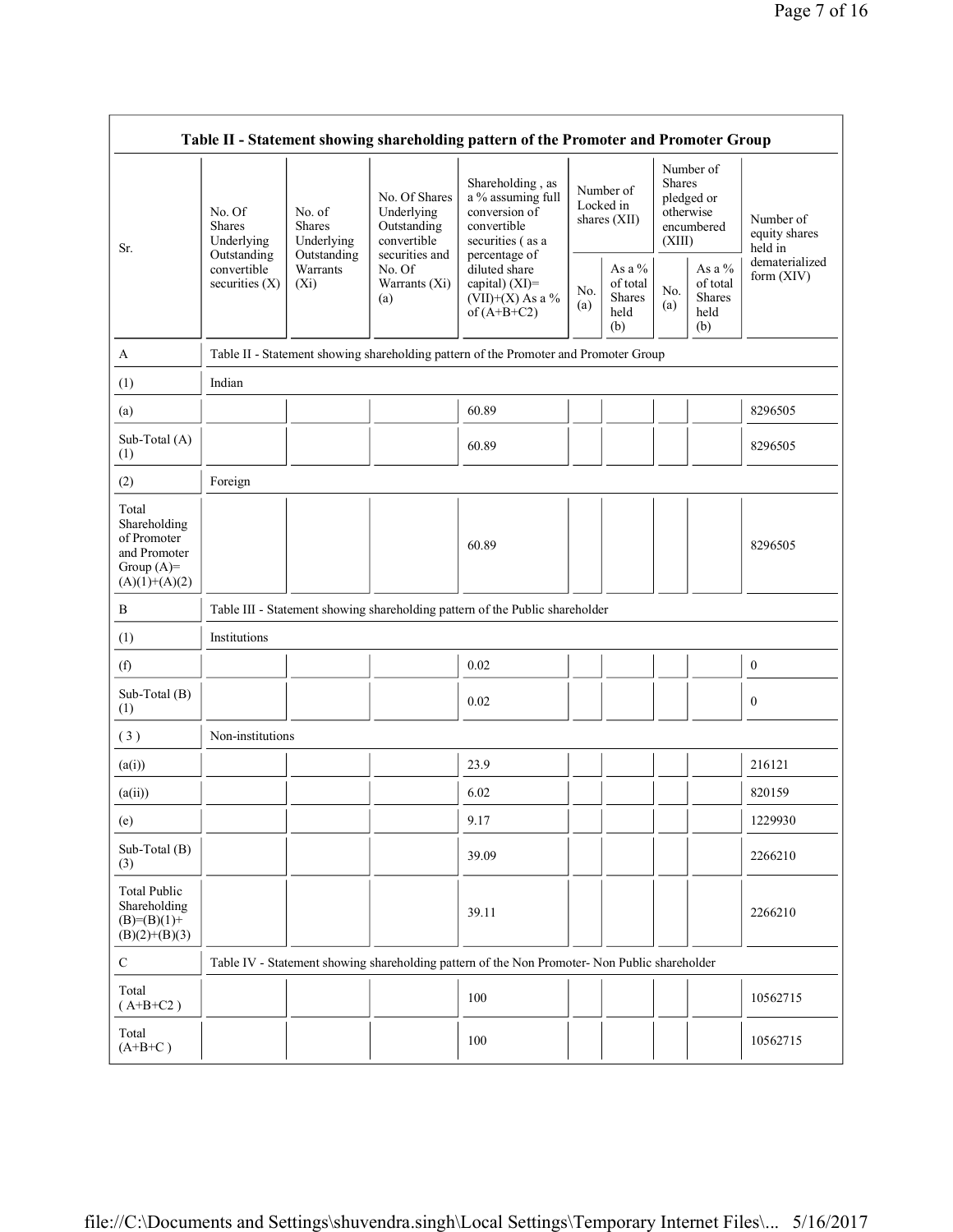|                                                                                                                             |                        |                                                               | Individuals/Hindu undivided Family |                   |              |                        |                  |
|-----------------------------------------------------------------------------------------------------------------------------|------------------------|---------------------------------------------------------------|------------------------------------|-------------------|--------------|------------------------|------------------|
| Searial No.                                                                                                                 | $\mathbf{1}$           | $\overline{2}$                                                | 3                                  | $\overline{4}$    | 5            | 6                      | $\boldsymbol{7}$ |
| Name of the<br>Shareholders (I)                                                                                             | Sonepal<br>Singh Sethi | Singh<br>Rishipal Sethi                                       | Amarpal<br>Singh Sethi             | Karanpal<br>Sethi | Nirmal Sethi | Sukhpal Singh<br>Sethi | Inderjeet Sethi  |
| PAN(II)                                                                                                                     | AACPS1911J             | ALGPS6579K                                                    | AACPS1910K                         | AZAPS2423E        | AAMPS3994B   | AACPS1909C             | AAMPS3995A       |
| No. of fully paid<br>up equity shares<br>$\text{held} (IV)$                                                                 | 1507208                | 1161857                                                       | 1023375                            | 970805            | 959212       | 857145                 | 843546           |
| No. Of Partly<br>paid-up equity<br>shares held (V)                                                                          |                        |                                                               |                                    |                   |              |                        |                  |
| No. Of shares<br>underlying<br>Depository<br>Receipts (VI)                                                                  |                        |                                                               |                                    |                   |              |                        |                  |
| Total nos. shares<br>held $(VII) =$<br>$(IV)+(V)+(VI)$                                                                      | 1507208                | 1161857                                                       | 1023375                            | 970805            | 959212       | 857145                 | 843546           |
| Shareholding as<br>a % of total no.<br>of shares<br>(calculated as<br>per SCRR,<br>1957) (VIII) As<br>a % of<br>$(A+B+C2)$  | 11.06                  | 8.53                                                          | 7.51                               | 7.13              | 7.04         | 6.29                   | 6.19             |
|                                                                                                                             |                        | Number of Voting Rights held in each class of securities (IX) |                                    |                   |              |                        |                  |
| Class eg: $X$                                                                                                               | 1507208                | 1161857                                                       | 1023375                            | 970805            | 959212       | 857145                 | 843546           |
| Class eg:y                                                                                                                  |                        |                                                               |                                    |                   |              |                        |                  |
| Total                                                                                                                       | 1507208                | 1161857                                                       | 1023375                            | 970805            | 959212       | 857145                 | 843546           |
| Total as a % of<br><b>Total Voting</b><br>rights                                                                            | 11.06                  | 8.53                                                          | 7.51                               | 7.13              | 7.04         | 6.29                   | 6.19             |
| No. Of Shares<br>Underlying<br>Outstanding<br>convertible<br>securities $(X)$                                               |                        |                                                               |                                    |                   |              |                        |                  |
| No. of Shares<br>Underlying<br>Outstanding<br>Warrants (Xi)                                                                 |                        |                                                               |                                    |                   |              |                        |                  |
| No. Of Shares<br>Underlying<br>Outstanding<br>convertible<br>securities and<br>No. Of Warrants<br>(Xi)(a)                   |                        |                                                               |                                    |                   |              |                        |                  |
| Shareholding,<br>as a % assuming<br>full conversion<br>of convertible<br>securities (as a<br>percentage of<br>diluted share | 11.06                  | 8.53                                                          | 7.51                               | 7.13              | 7.04         | 6.29                   | 6.19             |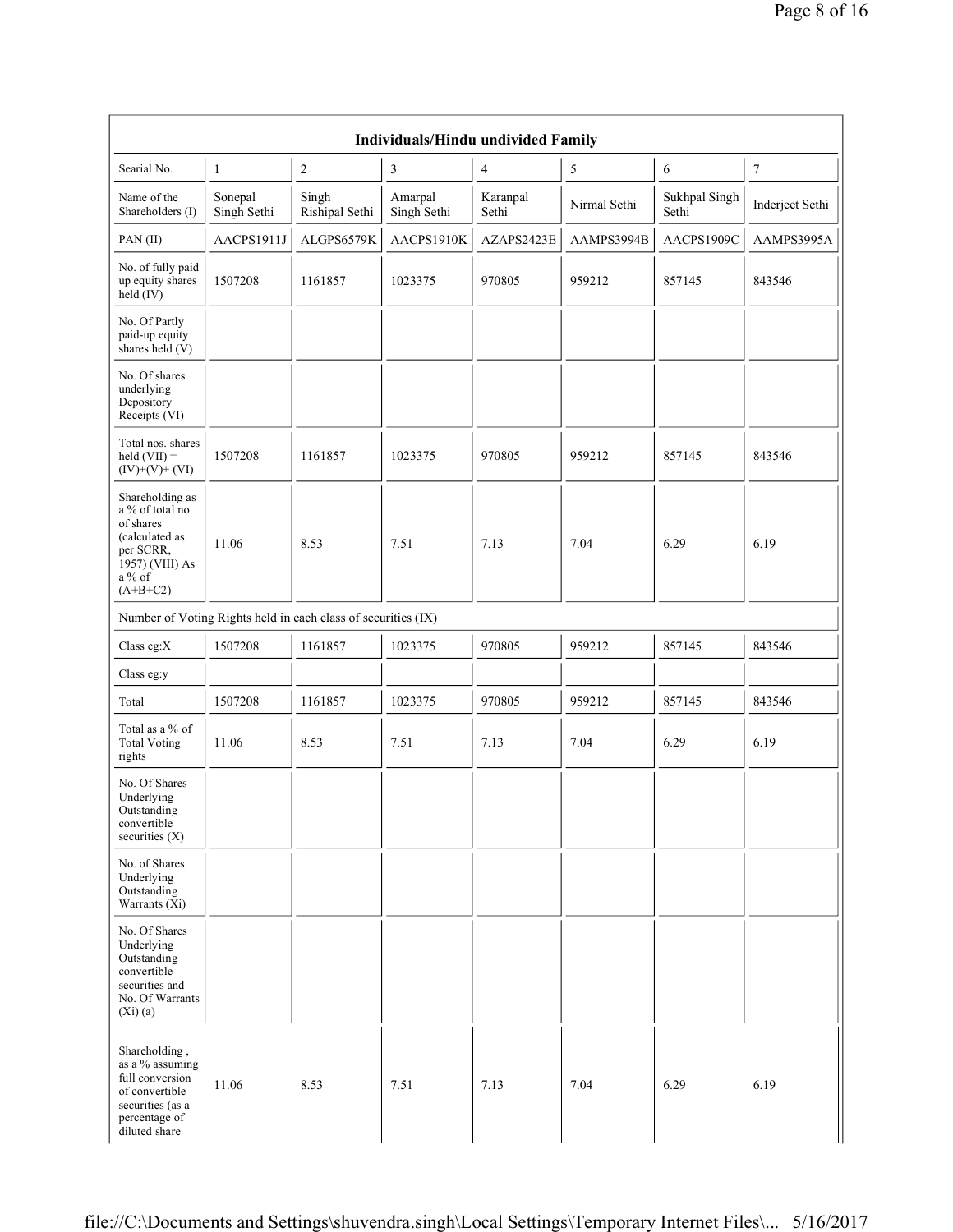| capital) $(XI)=$<br>$(VII)+(Xi)(a) As$<br>$a\%$ of<br>$(A+B+C2)$        |         |         |         |        |        |        |        |
|-------------------------------------------------------------------------|---------|---------|---------|--------|--------|--------|--------|
| Number of Locked in shares (XII)                                        |         |         |         |        |        |        |        |
| No. $(a)$                                                               |         |         |         |        |        |        |        |
| As a % of total<br>Shares held (b)                                      |         |         |         |        |        |        |        |
| Number of Shares pledged or otherwise encumbered (XIII)                 |         |         |         |        |        |        |        |
| No. $(a)$                                                               |         |         |         |        |        |        |        |
| As a % of total<br>Shares held (b)                                      |         |         |         |        |        |        |        |
| Number of<br>equity shares<br>held in<br>dematerialized<br>form $(XIV)$ | 1507208 | 1161857 | 1023375 | 970805 | 959212 | 857145 | 843546 |
| Reason for not providing PAN                                            |         |         |         |        |        |        |        |
| Reason for not<br>providing PAN                                         |         |         |         |        |        |        |        |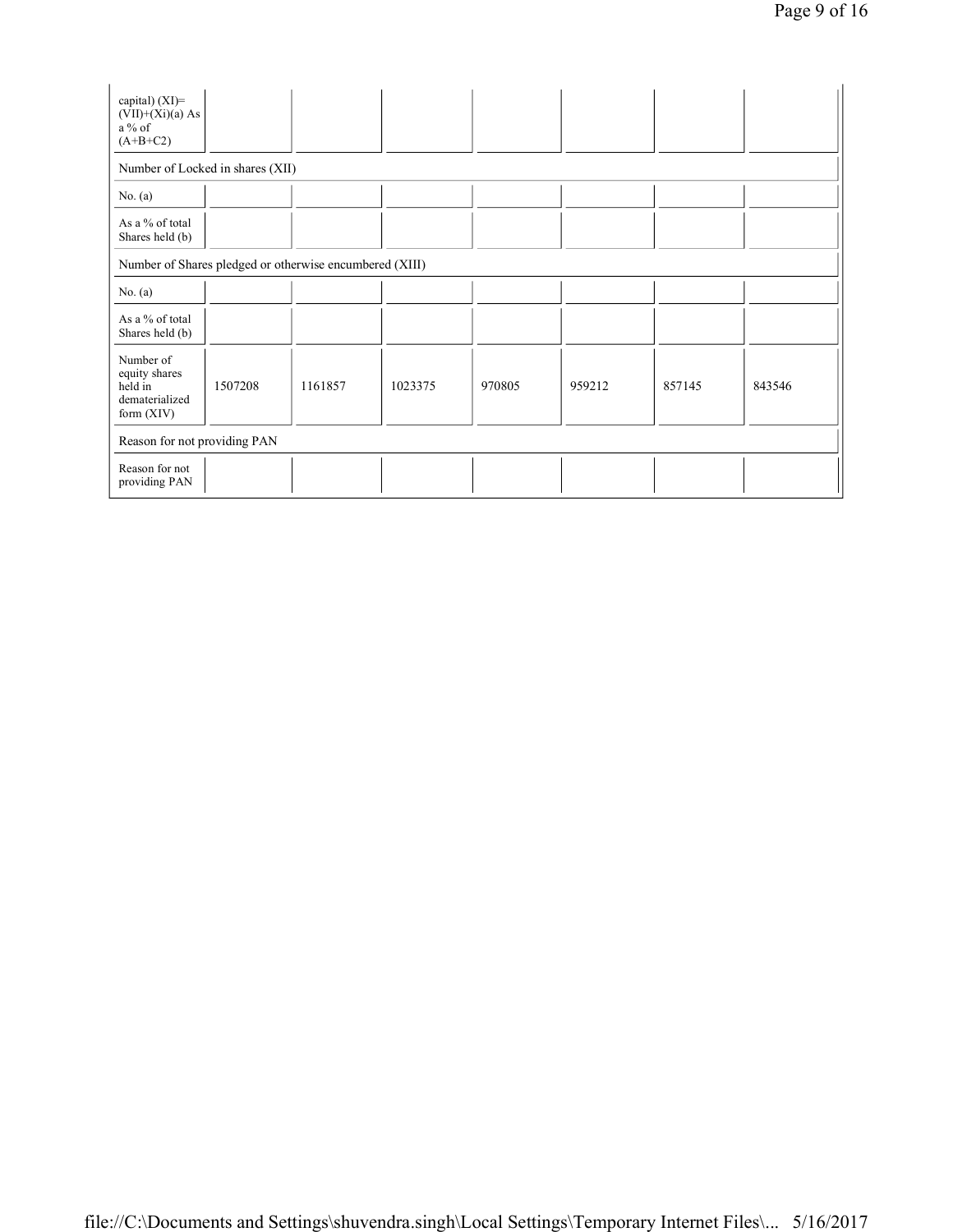| Searial No.                                                                                                                                                                                  | 8                                                             | $\overline{9}$   | 10         |                       |
|----------------------------------------------------------------------------------------------------------------------------------------------------------------------------------------------|---------------------------------------------------------------|------------------|------------|-----------------------|
| Name of the<br>Shareholders (I)                                                                                                                                                              | Davinder Sethi                                                | Kamalpreet Sethi | Saba Sethi | Click here to go back |
| PAN(II)                                                                                                                                                                                      | AAMPS3992H                                                    | AAMPS3993G       | AZAPS2424D | Total                 |
| No. of fully paid<br>up equity shares<br>held (IV)                                                                                                                                           | 656857                                                        | 222700           | 93800      | 8296505               |
| No. Of Partly paid-<br>up equity shares<br>held(V)                                                                                                                                           |                                                               |                  |            |                       |
| No. Of shares<br>underlying<br>Depository<br>Receipts (VI)                                                                                                                                   |                                                               |                  |            |                       |
| Total nos. shares<br>held $(VII) = (IV) +$<br>$(V)+(VI)$                                                                                                                                     | 656857                                                        | 222700           | 93800      | 8296505               |
| Shareholding as a<br>$%$ of total no. of<br>shares (calculated<br>as per SCRR,<br>$19\overline{57}$ ) (VIII) As a<br>% of $(A+B+C2)$                                                         | 4.82                                                          | 1.63             | 0.69       | 60.89                 |
|                                                                                                                                                                                              | Number of Voting Rights held in each class of securities (IX) |                  |            |                       |
| Class eg: $X$                                                                                                                                                                                | 656857                                                        | 222700           | 93800      | 8296505               |
| Class eg:y                                                                                                                                                                                   |                                                               |                  |            |                       |
| Total                                                                                                                                                                                        | 656857                                                        | 222700           | 93800      | 8296505               |
| Total as a % of<br><b>Total Voting rights</b>                                                                                                                                                | 4.82                                                          | 1.63             | 0.69       | 60.89                 |
| No. Of Shares<br>Underlying<br>Outstanding<br>convertible<br>securities $(X)$                                                                                                                |                                                               |                  |            |                       |
| No. of Shares<br>Underlying<br>Outstanding<br>Warrants (Xi)                                                                                                                                  |                                                               |                  |            |                       |
| No. Of Shares<br>Underlying<br>Outstanding<br>convertible<br>securities and No.<br>Of Warrants (Xi)<br>(a)                                                                                   |                                                               |                  |            |                       |
| Shareholding, as a<br>% assuming full<br>conversion of<br>convertible<br>securities (as a<br>percentage of<br>diluted share<br>capital) $(XI) = (VII)$<br>$+(Xi)(a)$ As a % of<br>$(A+B+C2)$ | 4.82                                                          | 1.63             | 0.69       | 60.89                 |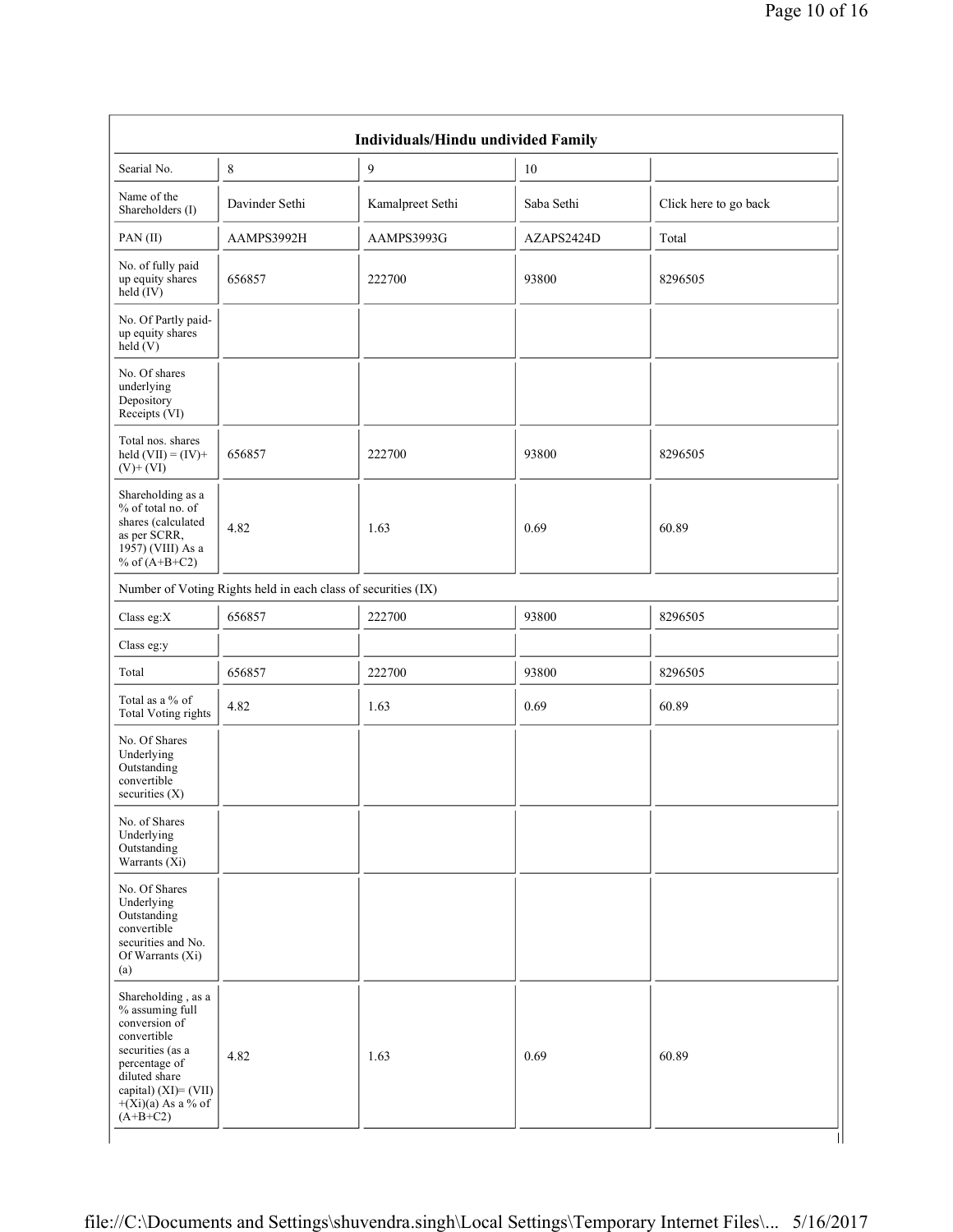| Number of Locked in shares (XII)                                     |                                                         |        |       |         |
|----------------------------------------------------------------------|---------------------------------------------------------|--------|-------|---------|
| No. $(a)$                                                            |                                                         |        |       |         |
| As a % of total<br>Shares held (b)                                   |                                                         |        |       |         |
|                                                                      | Number of Shares pledged or otherwise encumbered (XIII) |        |       |         |
| No. $(a)$                                                            |                                                         |        |       |         |
| As a % of total<br>Shares held (b)                                   |                                                         |        |       |         |
| Number of equity<br>shares held in<br>dematerialized<br>form $(XIV)$ | 656857                                                  | 222700 | 93800 | 8296505 |
| Reason for not providing PAN                                         |                                                         |        |       |         |
| Reason for not<br>providing PAN                                      |                                                         |        |       |         |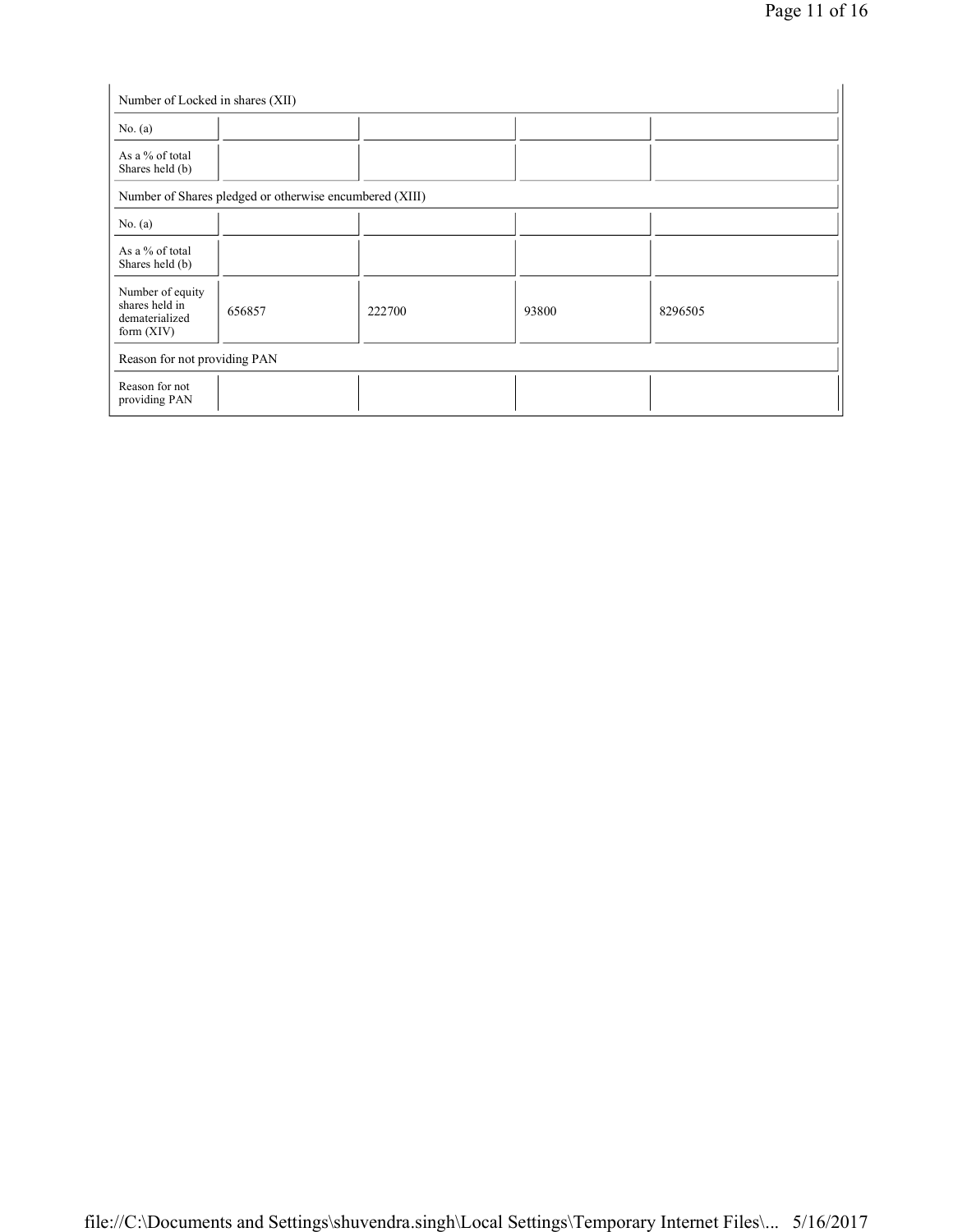|                                                                                                                      |              |                       |                                        | Any Other (specify)                          |                 |                                 |                     |
|----------------------------------------------------------------------------------------------------------------------|--------------|-----------------------|----------------------------------------|----------------------------------------------|-----------------|---------------------------------|---------------------|
| Searial No.                                                                                                          | $\mathbf{1}$ | $\overline{2}$        | 3                                      | $\overline{4}$                               | 5               | 6                               | $\boldsymbol{7}$    |
| Category                                                                                                             | <b>HUF</b>   | $NRI - Non-$<br>Repat | Director or<br>Director's<br>Relatives | Director or Director's<br>Relatives          | $NRI-$<br>Repat | Overseas<br>corporate<br>bodies | Clearing<br>Members |
| Category / More<br>than 1 percentage                                                                                 | Category     | Category              | Category                               | More than 1<br>percentage of<br>shareholding | Category        | Category                        | Category            |
| Name of the<br>Shareholders (I)                                                                                      |              |                       |                                        | <b>SHIRLEY PAUL</b>                          |                 |                                 |                     |
| PAN(II)                                                                                                              |              |                       |                                        | AFBPP6067L                                   |                 |                                 |                     |
| No. of the<br>Shareholders (I)                                                                                       | 174          | 24                    | 2                                      | $\mathbf{1}$                                 | 45              | 1                               | 65                  |
| No. of fully paid<br>up equity shares<br>held (IV)                                                                   | 163646       | 23732                 | 181521                                 | 158696                                       | 43364           | 2600                            | 54766               |
| No. Of Partly paid-<br>up equity shares<br>held(V)                                                                   |              |                       |                                        |                                              |                 |                                 |                     |
| No. Of shares<br>underlying<br>Depository<br>Receipts (VI)                                                           |              |                       |                                        |                                              |                 |                                 |                     |
| Total nos. shares<br>held $(VII) = (IV) +$<br>$(V)+(VI)$                                                             | 163646       | 23732                 | 181521                                 | 158696                                       | 43364           | 2600                            | 54766               |
| Shareholding as a<br>% of total no. of<br>shares (calculated<br>as per SCRR,<br>1957) (VIII) As a<br>% of $(A+B+C2)$ | 1.2          | 0.17                  | 1.33                                   | 1.16                                         | 0.32            | 0.02                            | 0.4                 |
| Number of Voting Rights held in each class of securities (IX)                                                        |              |                       |                                        |                                              |                 |                                 |                     |
| Class eg: X                                                                                                          | 163646       | 23732                 | 181521                                 | 158696                                       | 43364           | 2600                            | 54766               |
| Class eg:y                                                                                                           |              |                       |                                        |                                              |                 |                                 |                     |
| Total                                                                                                                | 163646       | 23732                 | 181521                                 | 158696                                       | 43364           | 2600                            | 54766               |
| Total as a % of<br>Total Voting rights                                                                               | 1.2          | 0.17                  | 1.33                                   | 1.16                                         | 0.32            | 0.02                            | 0.4                 |
| No. Of Shares<br>Underlying<br>Outstanding<br>convertible<br>securities $(X)$                                        |              |                       |                                        |                                              |                 |                                 |                     |
| No. of Shares<br>Underlying<br>Outstanding<br>Warrants $(X_i)$                                                       |              |                       |                                        |                                              |                 |                                 |                     |
| No. Of Shares<br>Underlying<br>Outstanding<br>convertible<br>securities and No.<br>Of Warrants (Xi)<br>(a)           |              |                       |                                        |                                              |                 |                                 |                     |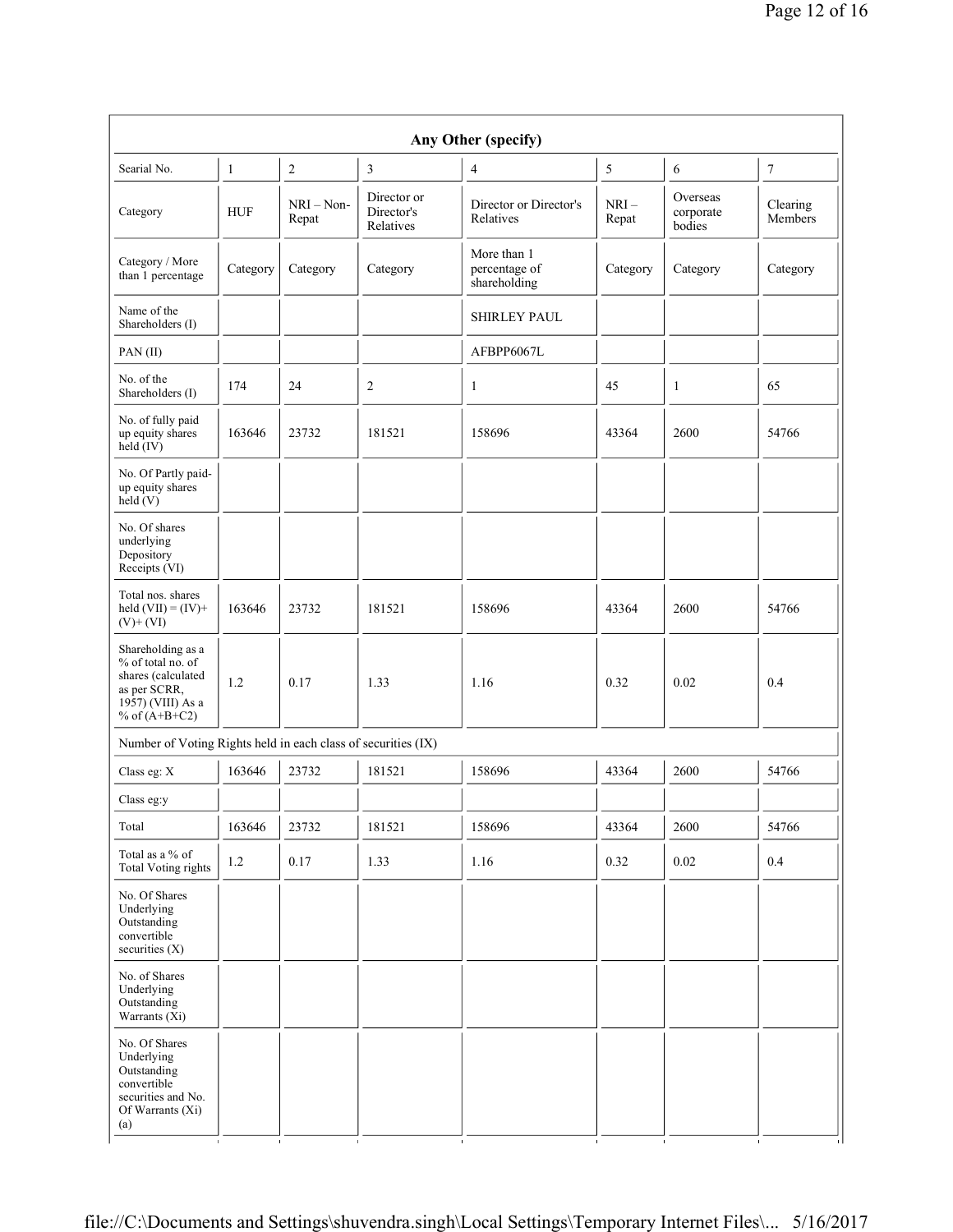| Shareholding, as a<br>% assuming full<br>conversion of<br>convertible<br>securities (as a<br>percentage of<br>diluted share<br>capital) $(XI) = (VII)$<br>$+(X)$ As a % of<br>$(A+B+C2)$ | 1.2    | 0.17  | 1.33   | 1.16   | 0.32  | 0.02         | 0.4   |  |
|------------------------------------------------------------------------------------------------------------------------------------------------------------------------------------------|--------|-------|--------|--------|-------|--------------|-------|--|
| Number of Locked in shares (XII)                                                                                                                                                         |        |       |        |        |       |              |       |  |
| No. $(a)$                                                                                                                                                                                |        |       |        |        |       |              |       |  |
| As a % of total<br>Shares held (b)                                                                                                                                                       |        |       |        |        |       |              |       |  |
| Number of equity<br>shares held in<br>dematerialized<br>form $(XIV)$                                                                                                                     | 163646 | 23732 | 181446 | 158621 | 43364 | $\mathbf{0}$ | 54766 |  |
| Reason for not providing PAN                                                                                                                                                             |        |       |        |        |       |              |       |  |
| Reason for not<br>providing PAN                                                                                                                                                          |        |       |        |        |       |              |       |  |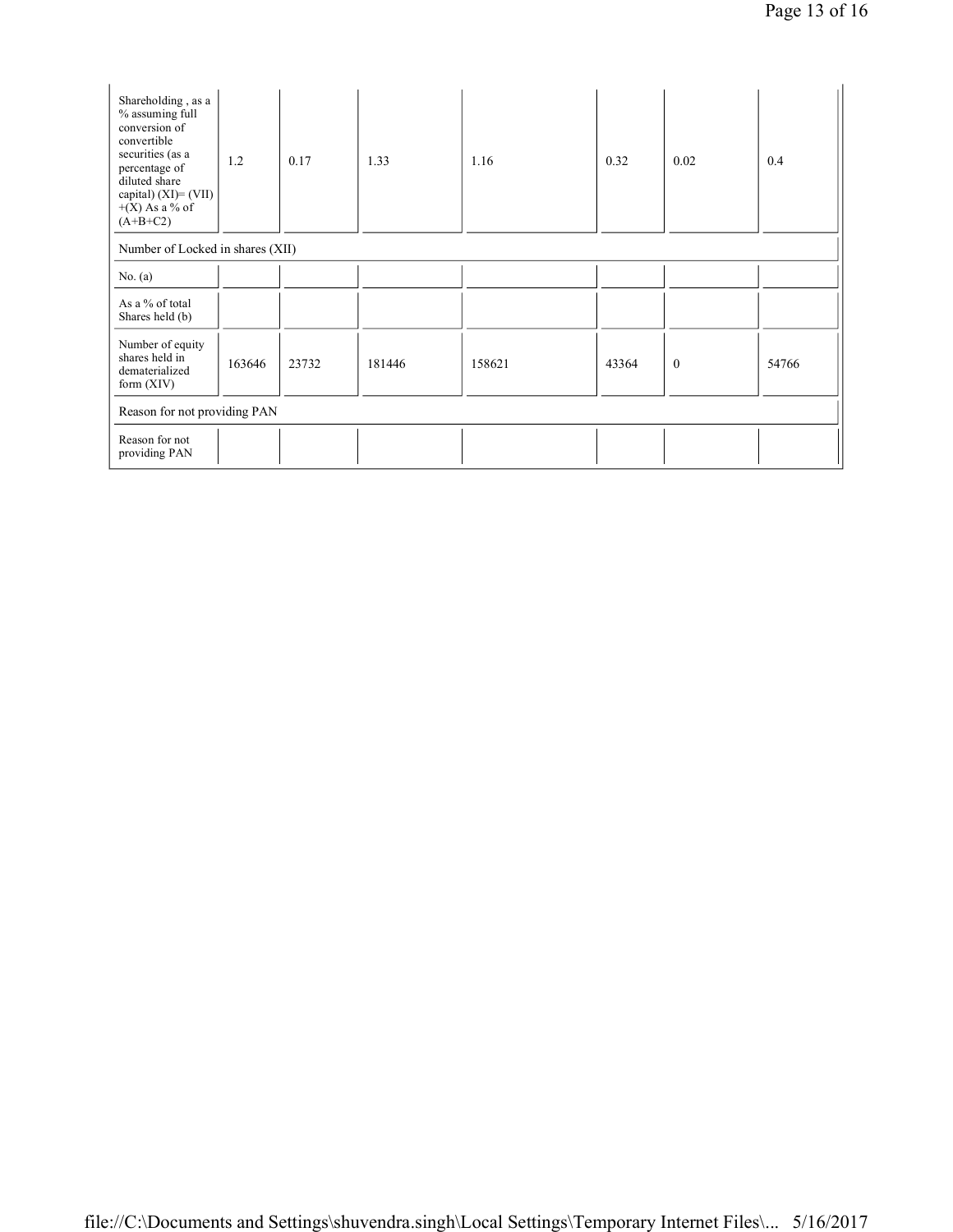| Searial No.                                                                                                                        | 8            | 9                                                             | 10                                     |                       |
|------------------------------------------------------------------------------------------------------------------------------------|--------------|---------------------------------------------------------------|----------------------------------------|-----------------------|
| Category                                                                                                                           | Market Maker | <b>Bodies Corporate</b>                                       | <b>Bodies Corporate</b>                |                       |
| Category / More<br>than 1 percentage                                                                                               | Category     | Category                                                      | More than 1 percentage of shareholding |                       |
| Name of the<br>Shareholders (I)                                                                                                    |              |                                                               | ARCADIA SHARE & STOCK BROKERS PVT LTD  | Click here to go back |
| PAN(II)                                                                                                                            |              |                                                               | AAACA4562G                             | Total                 |
| No. of the<br>Shareholders (I)                                                                                                     | 4            | 155                                                           | 1                                      | 470                   |
| No. of fully paid<br>up equity shares<br>28440<br>$\text{held}(\text{IV})$                                                         |              | 751636                                                        | 262180                                 | 1249705               |
| No. Of Partly paid-<br>up equity shares<br>held $(V)$                                                                              |              |                                                               |                                        |                       |
| No. Of shares<br>underlying<br>Depository<br>Receipts (VI)                                                                         |              |                                                               |                                        |                       |
| Total nos. shares<br>held $(VII) = (IV) +$<br>$(V) + (VI)$                                                                         | 28440        | 751636                                                        | 262180                                 | 1249705               |
| Shareholding as a<br>% of total no. of<br>shares (calculated<br>as per SCRR,<br>$19\overline{57}$ ) (VIII) As a<br>% of $(A+B+C2)$ | 0.21         | 5.52                                                          | 1.92                                   | 9.17                  |
|                                                                                                                                    |              | Number of Voting Rights held in each class of securities (IX) |                                        |                       |
| Class eg: X                                                                                                                        | 28440        | 751636                                                        | 262180                                 | 1249705               |
| Class eg:y                                                                                                                         |              |                                                               |                                        |                       |
| Total                                                                                                                              | 28440        | 751636                                                        | 262180                                 | 1249705               |
| Total as a % of<br><b>Total Voting rights</b>                                                                                      | 0.21         | 5.52                                                          | 1.92                                   | 9.17                  |
| No. Of Shares<br>Underlying<br>Outstanding<br>convertible<br>securities $(X)$                                                      |              |                                                               |                                        |                       |
| No. of Shares<br>Underlying<br>Outstanding<br>Warrants $(X_i)$                                                                     |              |                                                               |                                        |                       |
| No. Of Shares<br>Underlying<br>Outstanding<br>convertible<br>securities and No.<br>Of Warrants (Xi)<br>(a)                         |              |                                                               |                                        |                       |
| Shareholding, as a<br>% assuming full                                                                                              |              |                                                               |                                        |                       |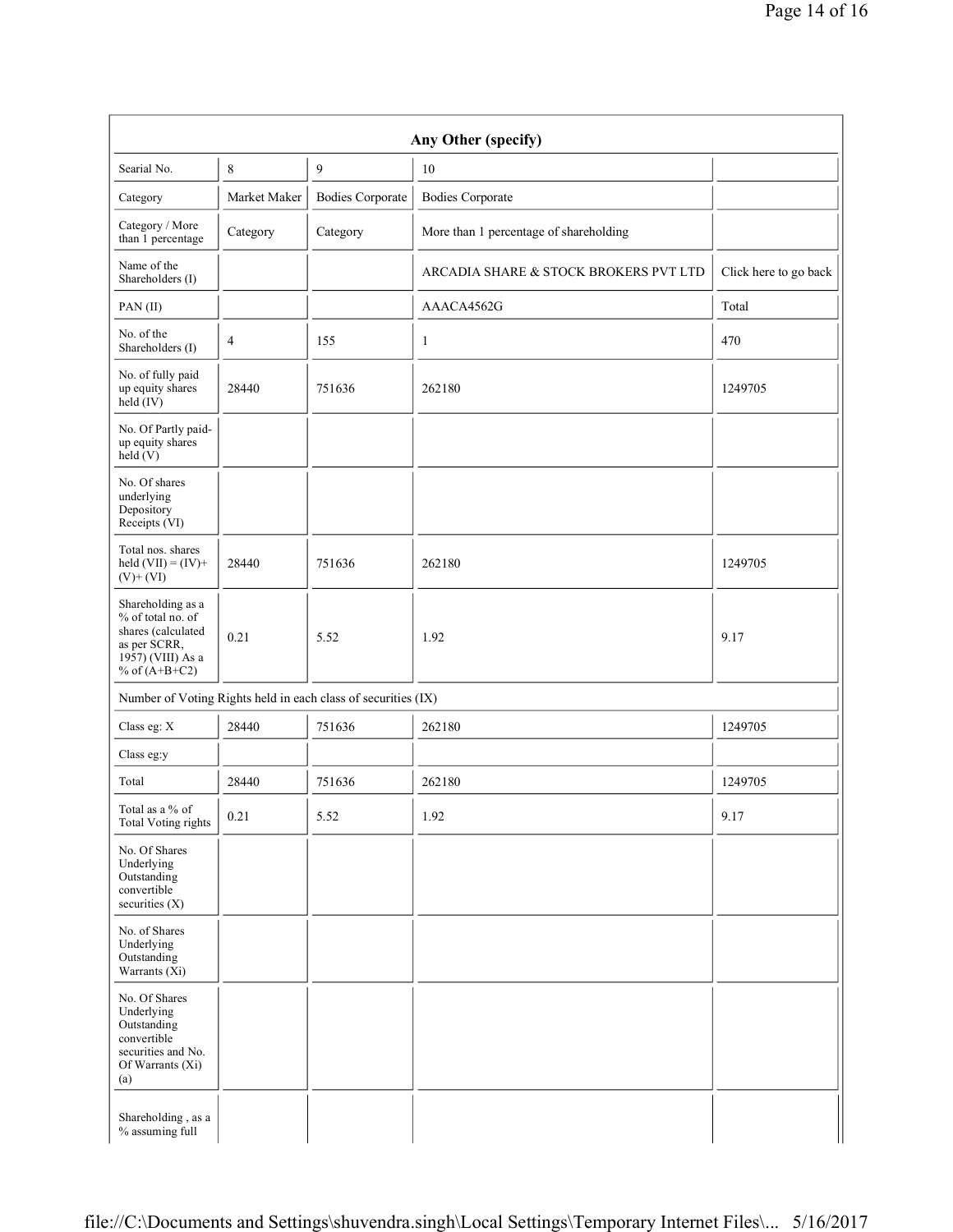| conversion of<br>convertible<br>securities (as a<br>percentage of<br>diluted share<br>capital) $(XI) = (VII)$<br>$+(X)$ As a % of<br>$(A+B+C2)$ | 0.21  | 5.52   | 1.92   | 9.17    |  |  |  |
|-------------------------------------------------------------------------------------------------------------------------------------------------|-------|--------|--------|---------|--|--|--|
| Number of Locked in shares (XII)                                                                                                                |       |        |        |         |  |  |  |
| No. $(a)$                                                                                                                                       |       |        |        |         |  |  |  |
| As a % of total<br>Shares held (b)                                                                                                              |       |        |        |         |  |  |  |
| Number of equity<br>shares held in<br>dematerialized<br>form $(XIV)$                                                                            | 28440 | 734536 | 262180 | 1229930 |  |  |  |
| Reason for not providing PAN                                                                                                                    |       |        |        |         |  |  |  |
| Reason for not<br>providing PAN                                                                                                                 |       |        |        |         |  |  |  |